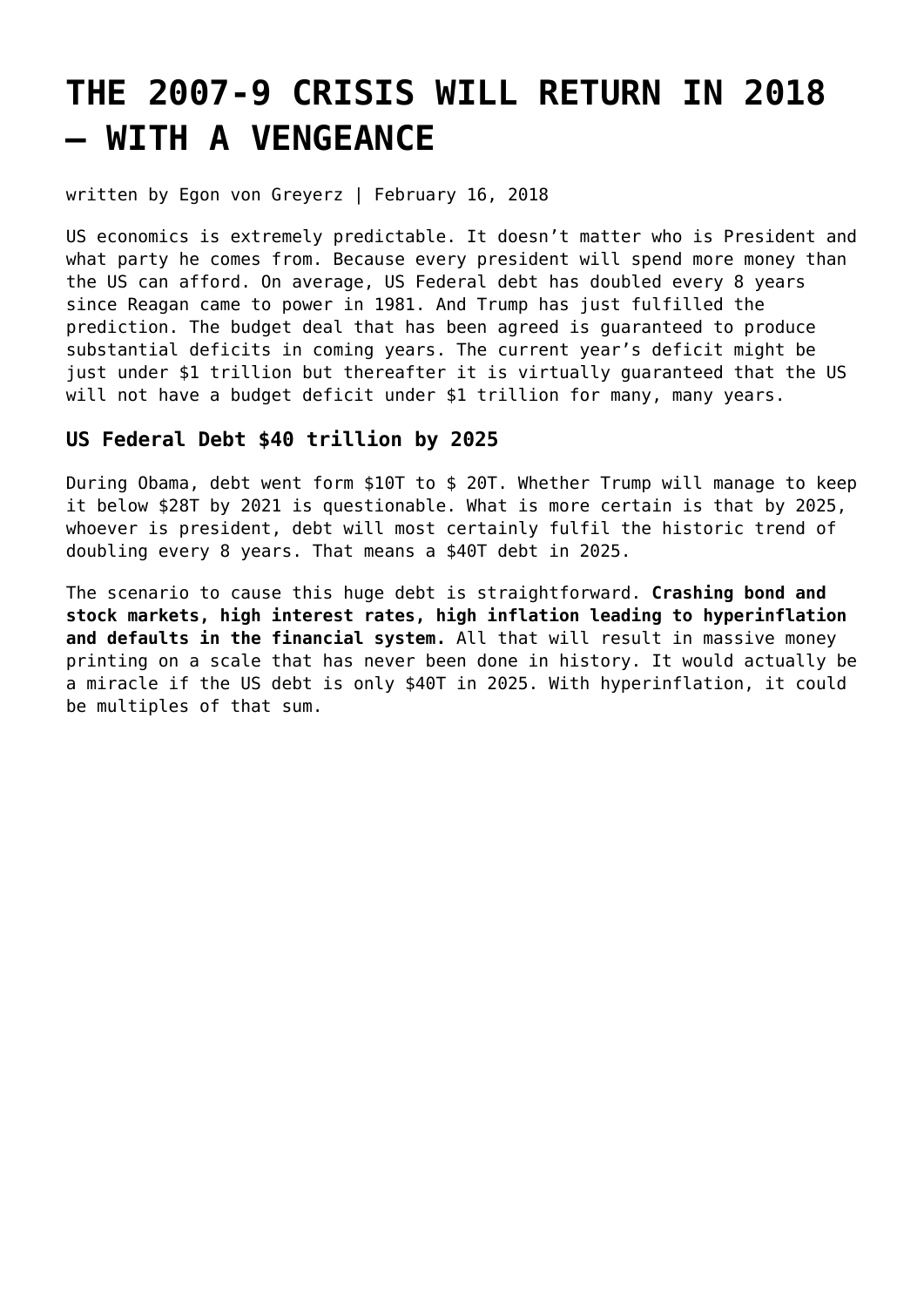#### **USA - Chronic Deficits & Debt** 30.0 US Debt - up 31x since 1981 28.0  $250$ 20.0 an n 15.0  $\Box$ 10.0 10.0 5.0  $0.9$  $0.0$  $2.6$  $4.0$  $5.7$  $10.0$  $20.0$ 28.0? 1981 1989 1993 2001 2009 2017 2021 **US\$ Trillions**  $4.0$  $2.0$  $2.0$  $2.1$  $6.6 0.0$ US Tax Revenue - up 6x since 1981

## **Bubbles are bursting**

The signals that the markets have given in the last few weeks are a clear indication that the euphoric stage of the economy is coming to an end. It began with the biggest bubble in history starting to burst – Cryptocurrencies. In one month the market cap of this market more than halved from \$835 billion to \$395 billion.

Cryptos have been a wonderful speculation for the few that managed to cash in. But for many it has been a disastrous Ponzi scheme that will end in tears. Cryptos have nothing to do with real investments and even less to do with wealth preservation. There is nothing wrong with having a small flutter in a speculative instrument. Sadly though, many buyers of cryptos have been tempted to buy on credit and are sitting on major losses.



The fall in Cryptos is symptomatic of the end of an era. Compared to \$80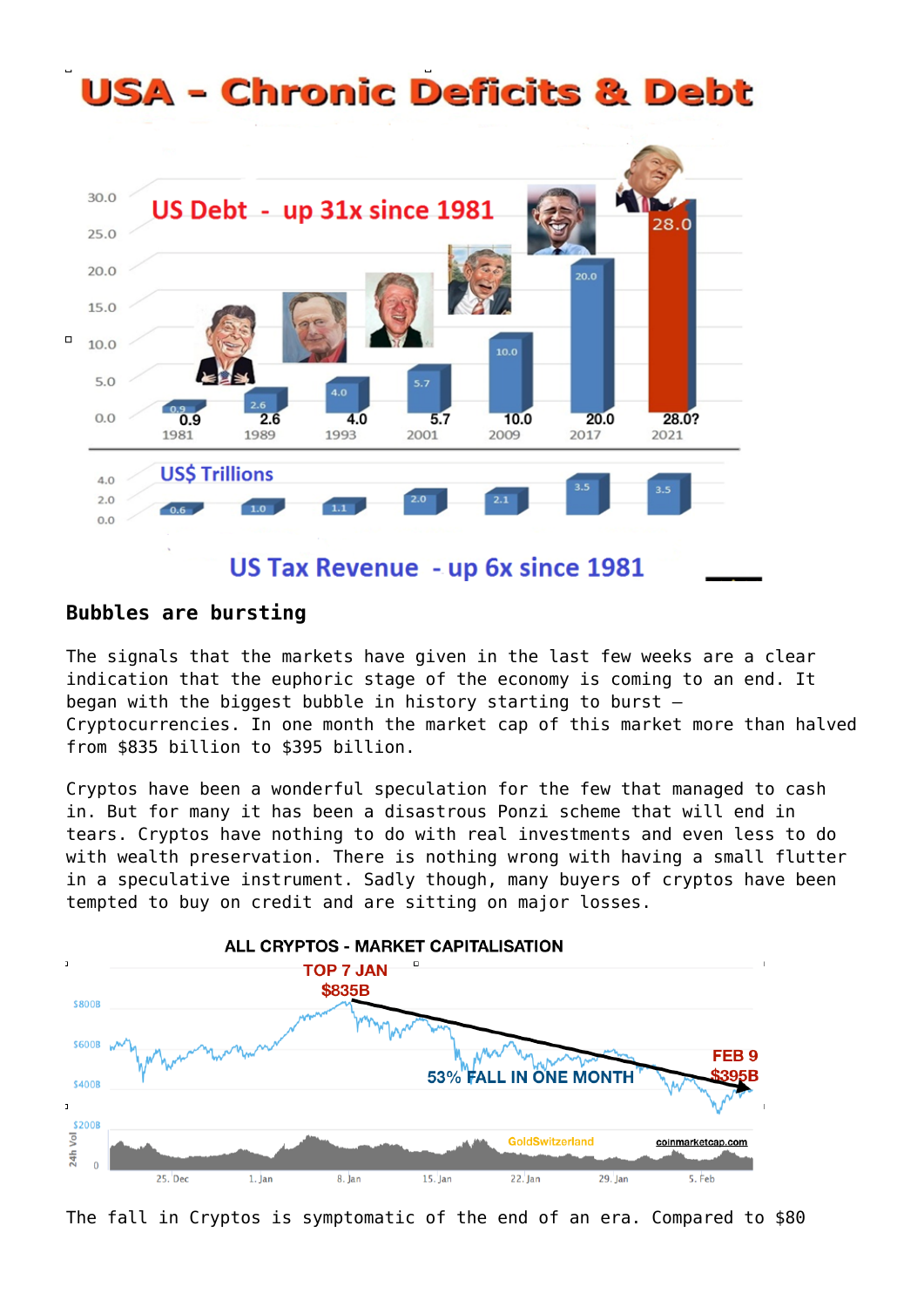trillion global stock markets, cryptos are insignificant. Stocks and cryptos have one thing in common, they both have a long way down from here. Whilst cryptos will go to zero, stocks will go down in real terms by at least 90%. I say real terms because hyperinflation can take the nominal level of stocks a lot higher. Between 1929 and 1932 the Dow fell by 90%. On any criteria, the stock bubble is so much greater today so once this market has topped, the coming fall will shock the world.



Stock market investors have had the most fantastic ride for over 100 years. **\$100 invested in 1913 when the Fed was created would today be worth \$2.8 million**. That assumes all dividends reinvested and no tax paid. This is a remarkable return and only achieved thanks to a group of bankers who decided to take control of the Western world's financial system in 1910 on Jekyll Island. This was one of the most remarkable financial coups in the financial history for the world. As the famous banker Mayer Amshel Rothschild said over 200 years ago: **"Permit me to issue and control the money of a nation, and I care not who makes its laws".**

Since the Fed was created in 1913 for the purpose of controlling the money, Global Debt has gone from virtually nothing to \$250 trillion today. Add unfunded liabilities of \$250 trillion and derivatives of \$1.5 quadrillion and we are looking at a **total risk for the world economy of \$2 quadrillion.**

## **A mere 1% increase in rates will create a blood bath**

Governments and central banks have mortgaged the future for generations to come. Nobody must believe that this money will ever be repaid or that the liabilities can be met. Thus, **there will not be an orderly outcome of the greatest financial bubble in history.** Central banks are now reversing their expansionary policies. **The combination of tapering and interest rate hikes**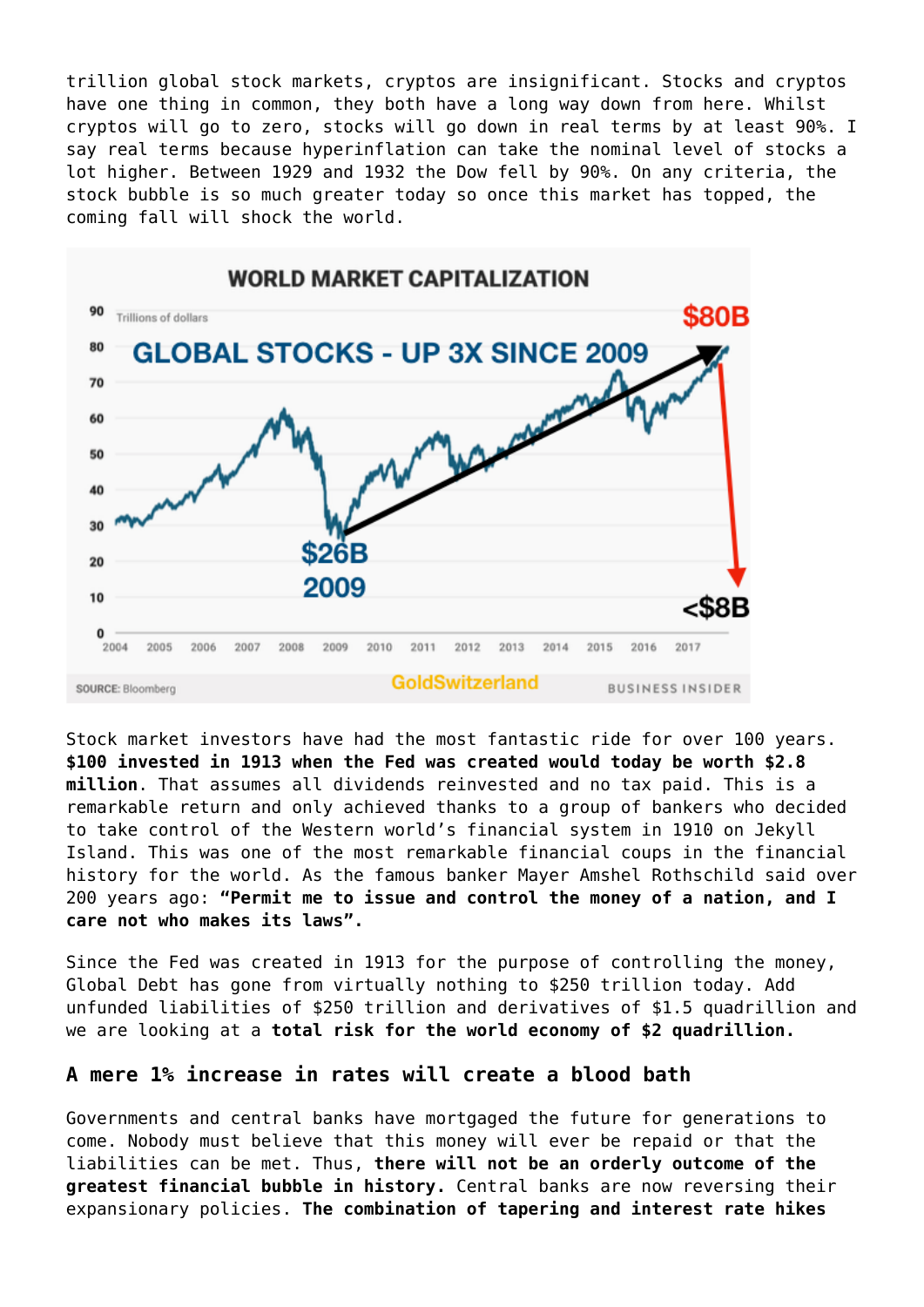**are guaranteed to pop the bubble.** The global economy is totally dependent on their daily dose of fresh money and zero interest rates. **A 1% increase in interest rates would according to the US Treasury's Office of Financial Research (OFR) lead to a bloodbath in the US high-grade bond market. This would then spread to junk bonds, fixed rate mortgages and derivatives to further spread the crisis.** A rise in rates will also affect the offshore dollar funding market which has risen 5 fold this century to \$10 trillion. With over Yen 1 quadrillion in debt, Japan could not survive rates rising above zero.

The OFR Stress Index below is a daily market based snapshot of stress in global financial markets. It is constructed from 33 financial market variables such as yield spreads, valuation and interest rates. The index is now at a similar risk level as before the 2007- 9 financial crisis.



#### **US TREASURY'S OFFICE OF FINANCIAL RESEARCH - OFR**

#### **Risk is at an extreme**

As I have discussed in recent articles, **risk is currently at an extreme in most sectors of the financial world. The main indicators which are now signalling a turn in markets are interest rates and inflation going up and the dollar falling.** These moves will accelerate in coming months and years until we see both interest rates and inflation in the teens, at least, and the dollar finishing the 100 year move to zero.

The volatility in stock markets that we have seen in recent days is another indication of a turn in the economy. In 5 of 6 trading days last week, the Dow moved 500 to over 1,000 points per day. We are likely to see further pressure in the short term before either the market turns up again to finish the melt-up move sometime this year. Or alternatively we have now seen the top and markets move down strongly from here. Either way, stocks are now very high risk and investors should either reduce positions or get out of the market.

With stocks falling and cryptos halving in value, the precious metals are now starting to react. As is common when stocks fall, metals also go down initially before they resume the uptrend. Gold in dollars is now up \$120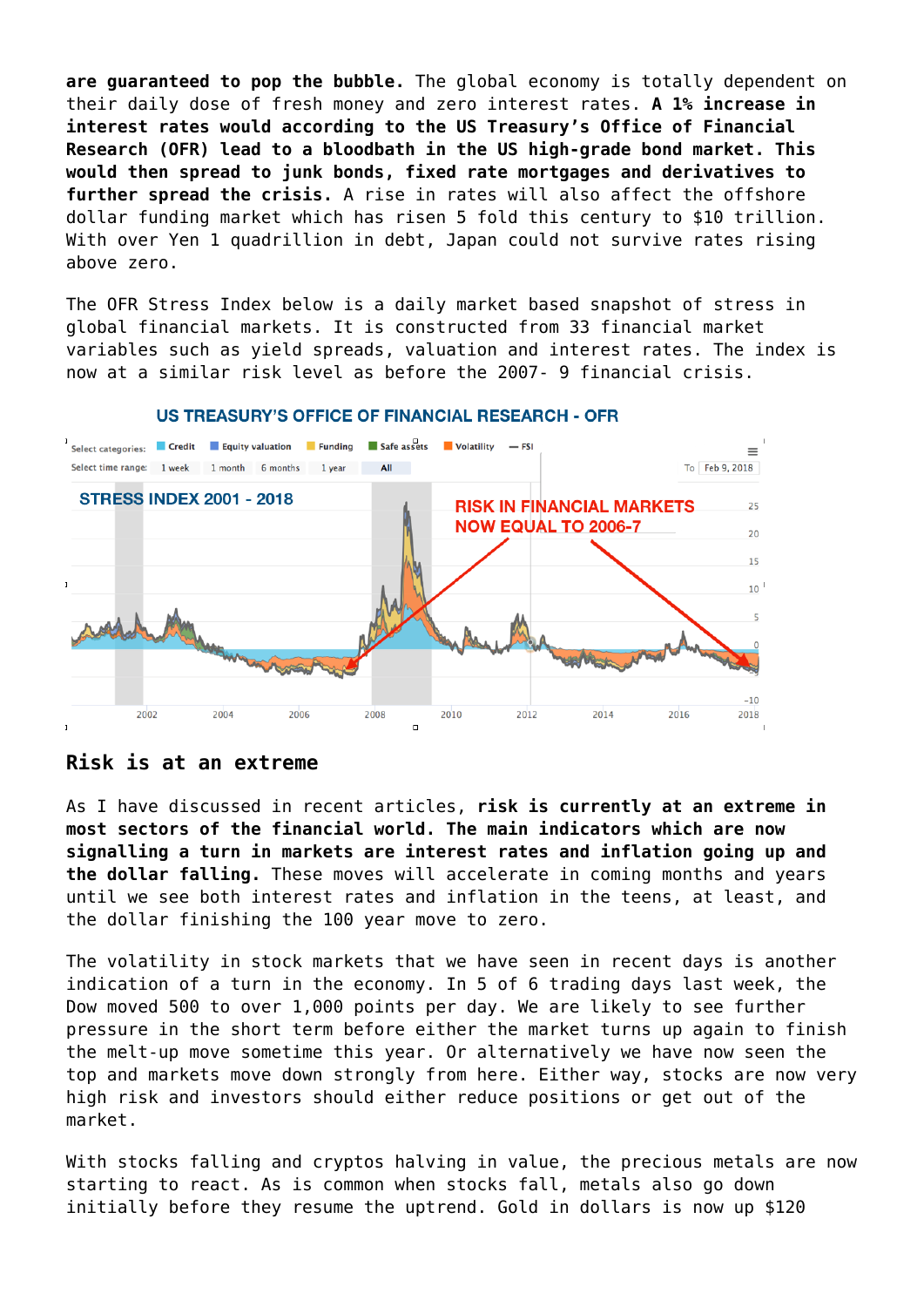since early December. For gold to really move, it must move in all currencies. But that has not been the case. Gold in Euros, Swiss francs and Pounds are just slightly above the early December levels. This means that **it is actually not gold which has moved up since December. Instead, what we have seen is dollar weakness.**

#### **A strong gold move up in all currencies imminent**

Thus dollar based gold investors have benefitted from the move since December but not investors in other currencies. For the last two years, gold in Euros has traded in a narrow range of EUR 160 between EUR 1,060 and 1,220. In the last 6 months this range has narrowed further and gold in Euros is now poised for a breakout to the upside above EUR 1,200. When that move starts, gold is likely to move up not just against the Euro but in all currencies.



**Silver will lead the metals to new highs**

The Gold / Silver ratio is often a good indicator of the direction of the precious metals. This ratio has now reached just above the 80 level for the fourth time this century. **Every time the ratio has reached the 80 level there has been a sharp reversal.** Looking at the chart, a reversal is likely within the next few weeks. That will result in silver taking the lead and moving up fast with gold following at a slower speed. So it is probable that silver will soon start the move to new highs, providing major capital appreciation combined with excellent wealth preservation. But it must be physical silver since there are likely to be major shortages once the move starts.